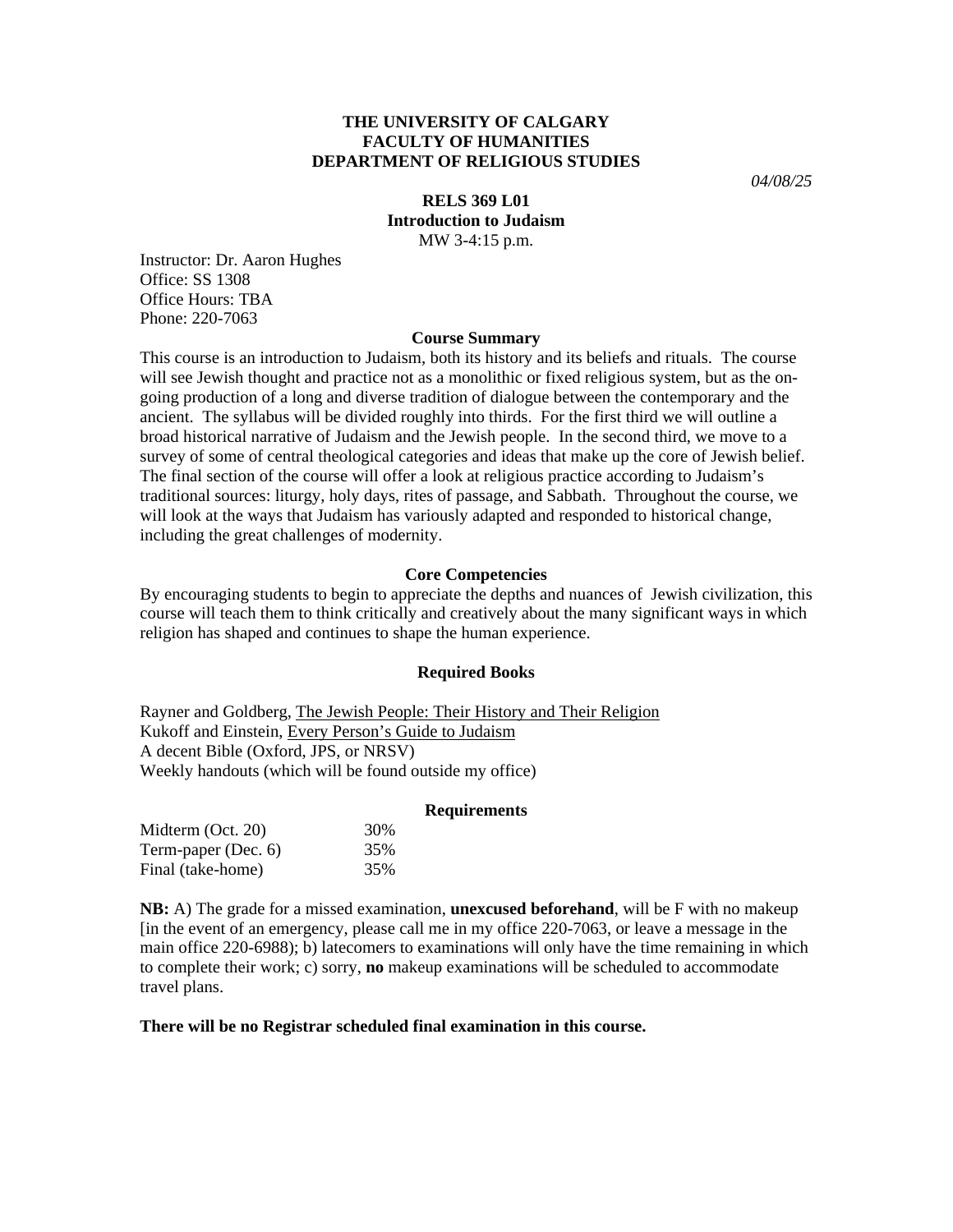## Grading

A numerical mark will be given for each course requirement. A letter grade will be assigned on the following number and letter grade scheme:

| $100 - 96$ | $95 - 90$ | A- | $89 - 85$ |
|------------|-----------|----|-----------|
| $84 - 80$  | 79 - 75   | B- | 74 - 70   |
| $69 - 65$  | $64 - 60$ |    | 59 - 55   |
| $54 - 53$  | 52-50     |    | Under 50  |

 N.B. All written assignments will be graded with regard to both form and content. Recording of lectures:

 Recording any part of any lectures in any form must first approved be by the instructor in writing and is for individual private study only. See current Calendar, Tape recording of Lectures.

### Academic Honesty:

 Students should be familiar with University regulations regarding academic integrity; see relevant pages in the current University Calendar.

## Academic Accommodation:

 If you are a student with a disability who requires academic accommodation and have not registered with the Disability Resource Centre, please contact their office at 220-8237. Students who have not registered with the Disability Resource Centre are not eligible for formal academic accommodation. Once registered, please discuss any upcoming tests/examinations with the instructor two weeks before the scheduled date.

# Safewalk Program :

 "You don't have to walk alone...." Call 220-5333 and a member of the Safewalk Team will walk you to your car, the LRT, or any destination on campus. Safewalk is available to all students, staff and faculty any time of the day or night. Look for the Campus Security Help Phones located throughout the University. Please don't hesitate to call!

### Withdrawing from courses:

 Please note the information regarding withdrawals and fee refunds in the Academic Schedule of the current University Calendar.

#### Gnosis:

Gnosis is the Religious Studies Student Club. For membership or more information please email: [gnosis@ucalgary.ca](mailto:gnosis@ucalgary.ca) or visit http://www.ucalgary.ca/~gnosis.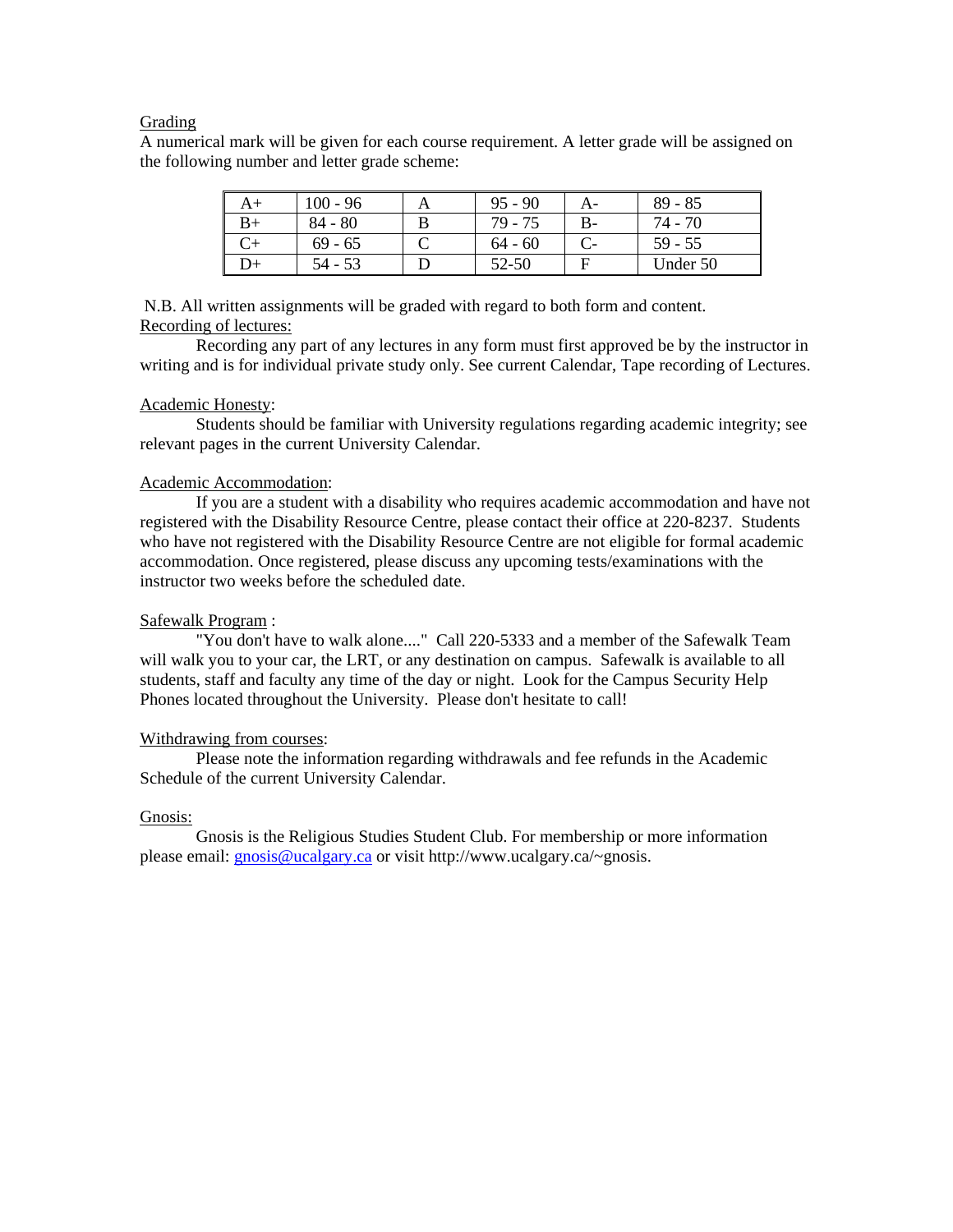Schedule of Classes

| <b>Section One: History</b> |                                                                                                       |
|-----------------------------|-------------------------------------------------------------------------------------------------------|
| Week One $(8/9)$ :          | Intro to class                                                                                        |
| Week Two                    |                                                                                                       |
| 13/9                        | The Torah: Sacred Myth of Origins                                                                     |
| Readings:                   | R&G, chs. 1-2; Genesis chs. 12, and 15-22; Exodus 1-6;<br>Deuteronomy 26; 2 Samuel 7                  |
| 15/9                        | The Temple and Cult to Babylonian Exile                                                               |
| Readings:                   | R&G, ch. 3; Deuteronomy 12; Leviticus 19-21; 1 Kings 12                                               |
| Week Three                  |                                                                                                       |
| 20/9                        | Second Temple Period                                                                                  |
| Readings:                   | R&G, chs. 4-5; 1 Maccabees (note, not found in every<br>Bible)                                        |
| 22/9                        | The Birth of Judaism?                                                                                 |
| Readings:                   | R&G, ch. 6                                                                                            |
| Week Four                   |                                                                                                       |
| 27/9                        | Rabbinic Culture and Life after the Temple                                                            |
| Readings:                   | R&G, pp. 210-217; K&E 141-147; Deuteronomy 30: 15-<br>20; Jeremiah 22: 1-5; Ezekiel 5: 5-8; handouts. |
| 29/9                        | Diasporas: Judaism Under Islam and Christianity                                                       |
| Readings:                   | R&G, ch. 7, and pp. 218-227                                                                           |
| Week Five                   |                                                                                                       |
| 4/10                        | <b>Mysticism and Messianism</b>                                                                       |
| Readings:                   | R&G, chs. 9-12; handouts                                                                              |
| 6/10                        | <b>Encounters with Modernity</b>                                                                      |
| Readings:                   | R&G, chs. 10-12                                                                                       |
| Week Six                    |                                                                                                       |
| 13/10                       | Movements: Reform, Orthodox, and Conservative                                                         |
| Readings:                   | K&E, chs. 21-22                                                                                       |
| Week Seven                  |                                                                                                       |
| 18/10                       | The Shoah and After                                                                                   |
| Readings:                   | R&G, chs. 13-14                                                                                       |
| 20/10                       | Midterm                                                                                               |
| <b>Section Two: BELIEF</b>  |                                                                                                       |
| Week Eight                  |                                                                                                       |
| 25/10                       | God                                                                                                   |
| Readings:                   | Genesis 1-3; Isaiah 66: 1; Psalm 132: 13-14; handouts                                                 |